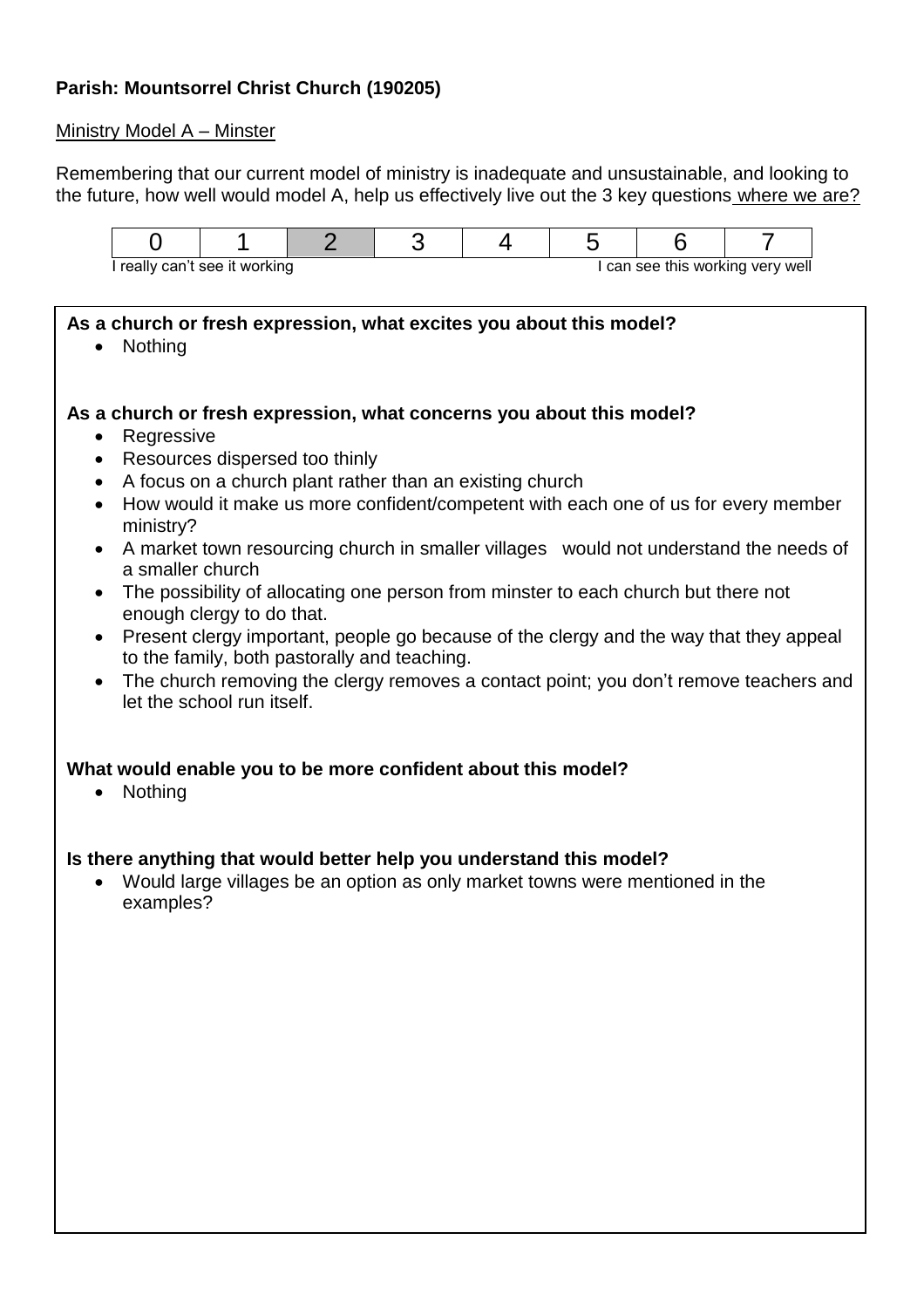Remembering that our current model of ministry is inadequate and unsustainable, and looking to the future, how well would model B, help us effectively live out the 3 key questions where we are?

| I really can't see it working |  |  |  | can see this working very well |  |  |  |  |
|-------------------------------|--|--|--|--------------------------------|--|--|--|--|

### **As a church or fresh expression what excites you about this model?**

- Close links with school and school has close connections with church
- Rawlins as a diocese school would become the central mission point for schools in the local villages which are all quite similar
- Attract younger kids into the church
- Young people /children are the future congregation and the future clergy
- Based around Rawlins means work in village primary schools are not lost
- Emphasis on mission enabling churches to get out into the communities that is relevant to society
- Local branch level rather than a head office
- Children already have familiarity with the buildings
- Wales already has this existing structure and as we have not heard to the contrary, presumably this is model is working

# **As a church or fresh expression, what concerns you about this model?**

- Lack of clergy
- Similar to what we have but it could be based on current deanery we need to be fired up

## **What would enable you to be more confident about this model?**

**Is there anything that would better help you understand this model?**